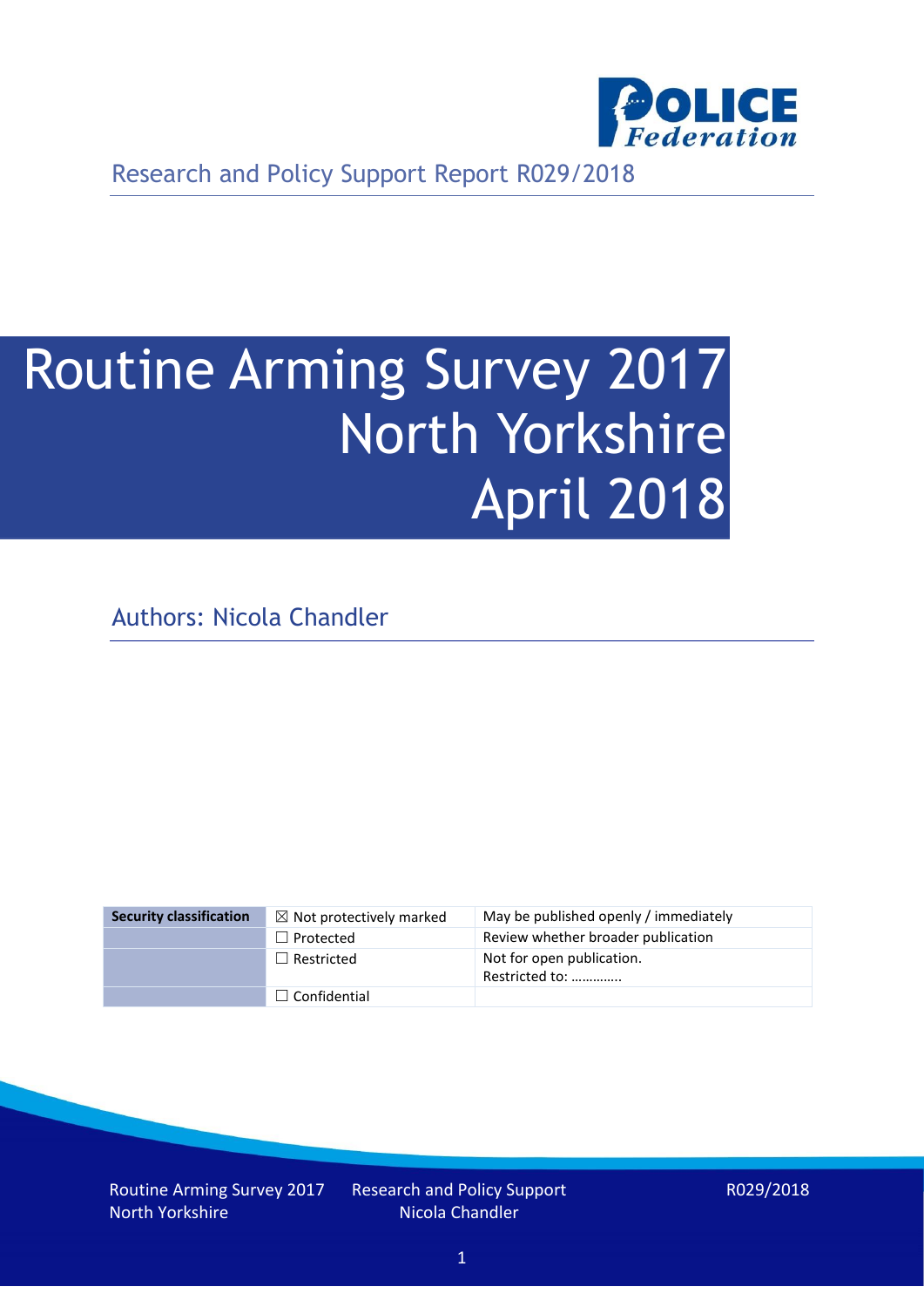## **INTRODUCTION**

This report provides a summary of responses to the PFEW routine arming survey received from respondents in North Yorkshire.

The PFEW routine arming survey was open between 31st July and 1st September 2017. The survey asked respondents about their experiences and attitudes in the following areas:

- Satisfaction with their current access to armed support
- Views on routine arming
- Views on other protective measures and equipment
- The number of times respondents had felt their life had been threatened at work in the last two years

Where appropriate, details of average responses for the police service as a whole are also presented, differences between the national and local responses have not been tested statistically and therefore any differences reported are for guidance only and must be treated with caution.

#### **RESPONSE RATE AND RESPONDENTS**

257 responses were received from respondents in North Yorkshire. This reflects a response rate of approximately 19%, based on Home Office figures from 2017. This compares to a national response rate of 27% of federated rank members.

The findings presented in this report have a margin of error of 5%. This margin of error has been calculated using the number of responses received from officers in North Yorkshire compared to the number of officers in the force as a whole. A margin of error of 5% or less is generally considered to be within the normal bounds of academic rigor. If this threshold has not been met, the results from this report must be interpreted more cautiously.

74% of responses from North Yorkshire were received from male officers and 26% of responses were from female officers. 68% of respondents were Constables, 21% were Sergeants and 11% were Inspectors or Chief Inspectors.

65% of respondents said that they were in a frontline role.

Routine Arming Survey 2017 North Yorkshire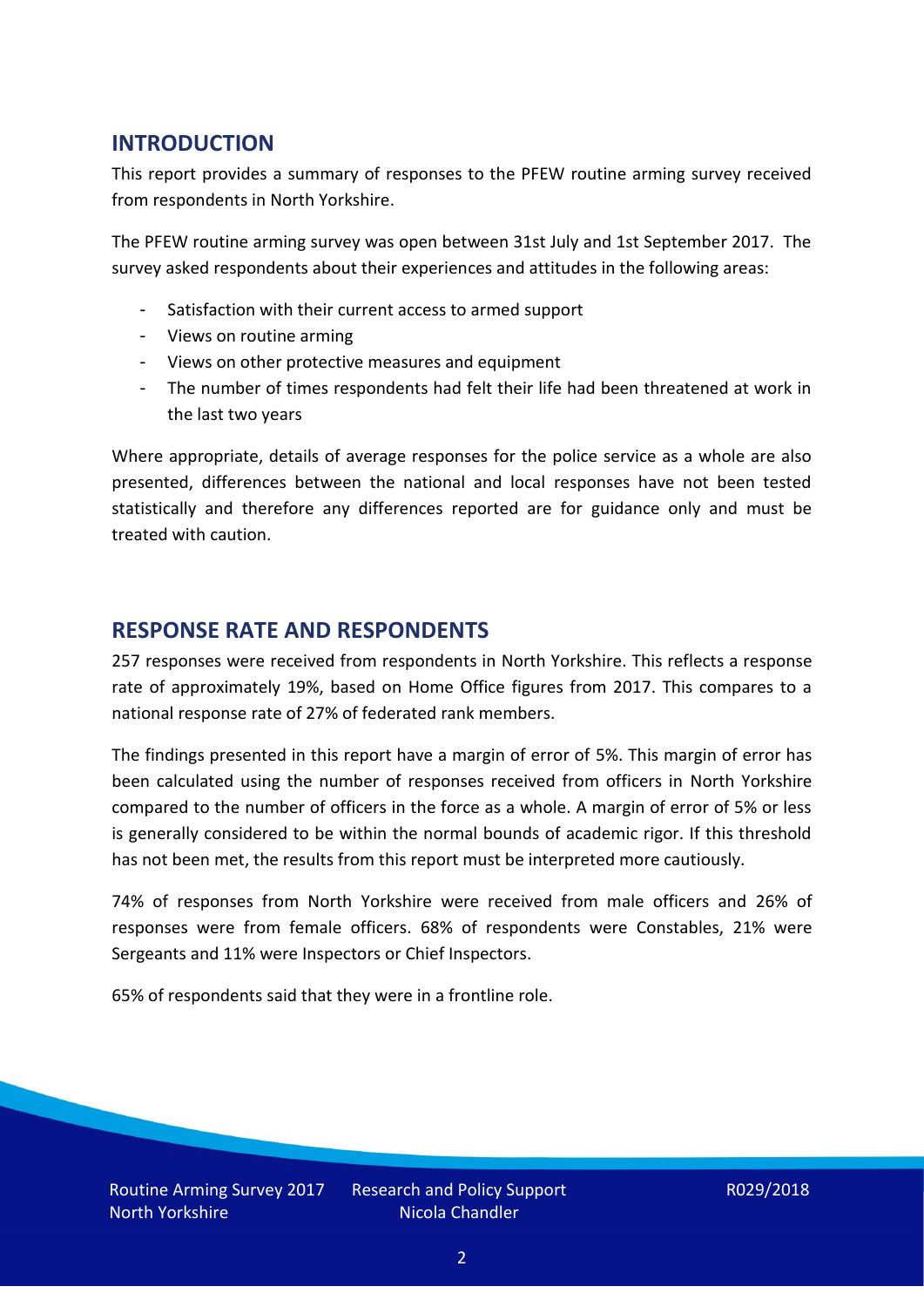## **SATISFACTION WITH CURRENT ARMED SUPPORT**

Of those respondents who had a view, 28% within North Yorkshire said that they were either very or fairy satisfied that armed support would be readily available should they require it. In comparison, 72% were either not very or not at all satisfied that armed support would be available.

Nationally, 43% of respondents were either very or fairly satisfied that armed support would be readily available should they require it.

|                                                                                               | <b>Very satisfied</b> | <b>Fairly</b><br>satisfied | Not very<br>satisfied | Not at all<br>satisfied |
|-----------------------------------------------------------------------------------------------|-----------------------|----------------------------|-----------------------|-------------------------|
| How satisfied are you<br>that armed support is<br>readily available should<br>you require it? | 5%                    | 24%                        | 43%                   | 29%                     |

## **VIEWS ON ROUTINE ARMING**

28% of respondents within North Yorkshire said that they were in favour of routine arming, insofar as they felt all officers should receive appropriate training and be armed at all times when on duty. This compares to 34% of respondents across England and Wales as a whole.

| All police officers<br>should receive<br>appropriate training<br>and be armed at all<br>times when on duty | All police officers<br>should receive<br>appropriate training<br>and firearms should<br>be issued to them as<br>and when necessary | <b>Firearms should not</b><br>be issued to all<br>police officers, but<br>more officers should<br>receive appropriate<br>training and be issue | The present number<br>of officers who are<br>specially trained to<br>carry firearms is<br>about right |  |
|------------------------------------------------------------------------------------------------------------|------------------------------------------------------------------------------------------------------------------------------------|------------------------------------------------------------------------------------------------------------------------------------------------|-------------------------------------------------------------------------------------------------------|--|
| 28%                                                                                                        | 14%                                                                                                                                | 49%                                                                                                                                            | 9%                                                                                                    |  |

51% of respondents within North Yorkshire said that they would be prepared to be routinely armed whilst on duty. Nationally, this proportion was 55%. 13% of respondents within North

Routine Arming Survey 2017 North Yorkshire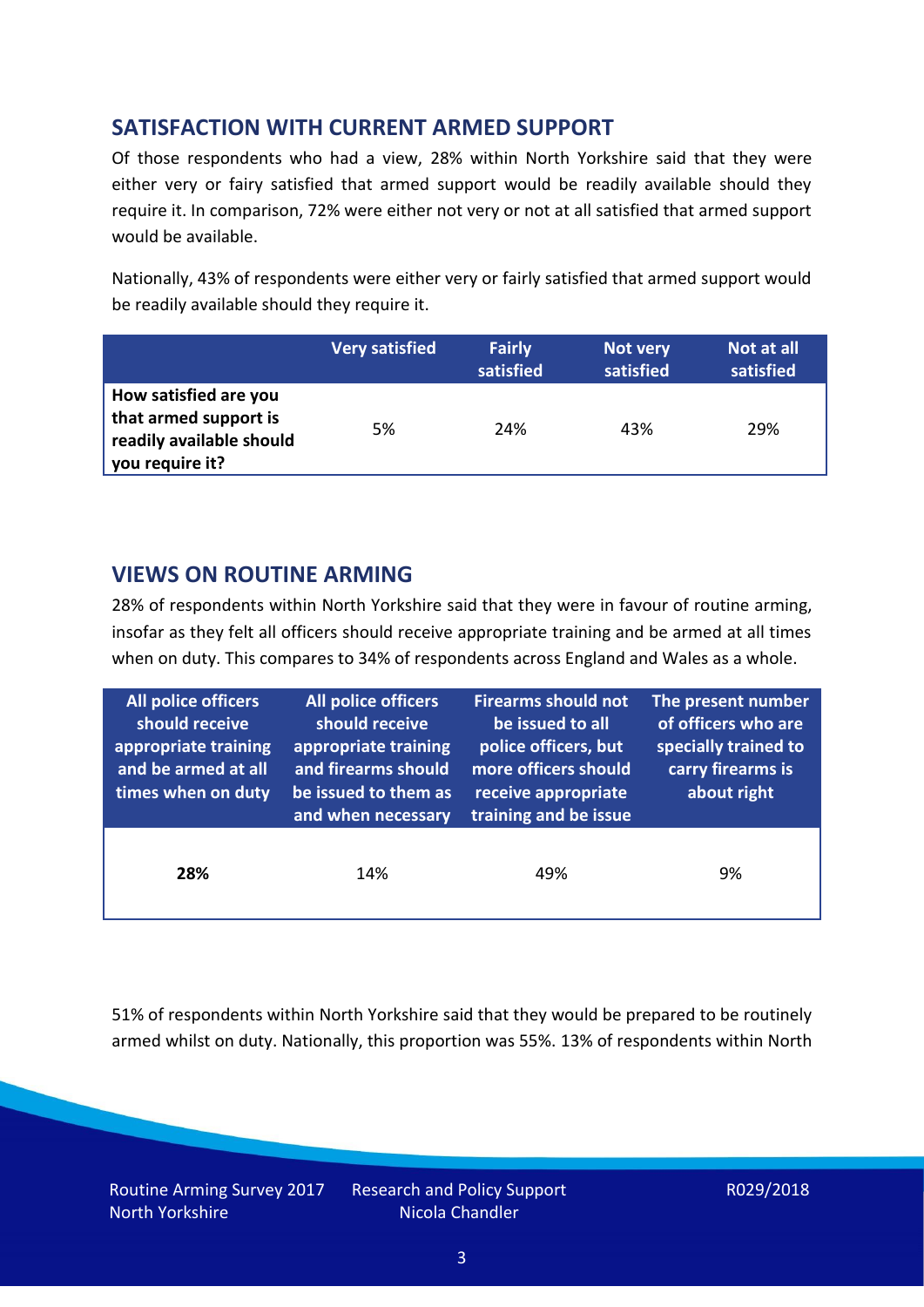Yorkshire, said that they would not carry a firearm whilst on duty under any circumstances, compared to 11% of respondents in England and Wales as a whole.

| I would be prepared<br>to carry a firearm at<br>all times on duty | I would be prepared<br>to carry a firearm<br>whilst on duty if<br>necessary | I would be prepared<br>to carry a firearm<br>whilst on duty if<br>ordered to do so | Under no<br>circumstances would<br>I carry a firearm<br>whilst on duty |
|-------------------------------------------------------------------|-----------------------------------------------------------------------------|------------------------------------------------------------------------------------|------------------------------------------------------------------------|
| 51%                                                               | 24%                                                                         | 11%                                                                                | 13%                                                                    |

### **VIEWS ON OTHER PROTECTIVE MEASURES AND EQUIPMENT**

7% of respondents in North Yorkshire (for whom it is applicable to their role), said that they currently had access to double crewing at all times whilst on duty; 54%, said that they wanted access to double crewing at all times whilst on duty.

The proportion of respondents in North Yorkshire who said that they have access to double crewing at all times on duty is lower than the national figure, where 11% of respondents have access to double crewing.

27% of respondents in North Yorkshire (for whom it is applicable to their role), had access to Taser at all times whilst on duty; in comparison 74% said that they wanted to have access to Taser at all times whilst on duty.

The proportion of respondents in North Yorkshire who have access to Taser at all times whilst on duty is higher than the proportion of respondents in England and Wales who had access to Taser at all time, which was 22%.

1% of respondents in North Yorkshire (for whom it is applicable to their role), currently had access to Body Worn Video at all times whilst on duty; 70% wanted access to Body Worn Video at all times.

The proportion of respondents in North Yorkshire who have access to Body Worn Video at all times whilst on duty is lower than in England and Wales as a whole; nationally 55% of respondents reported having access to Body Worn Video at all times whilst on duty.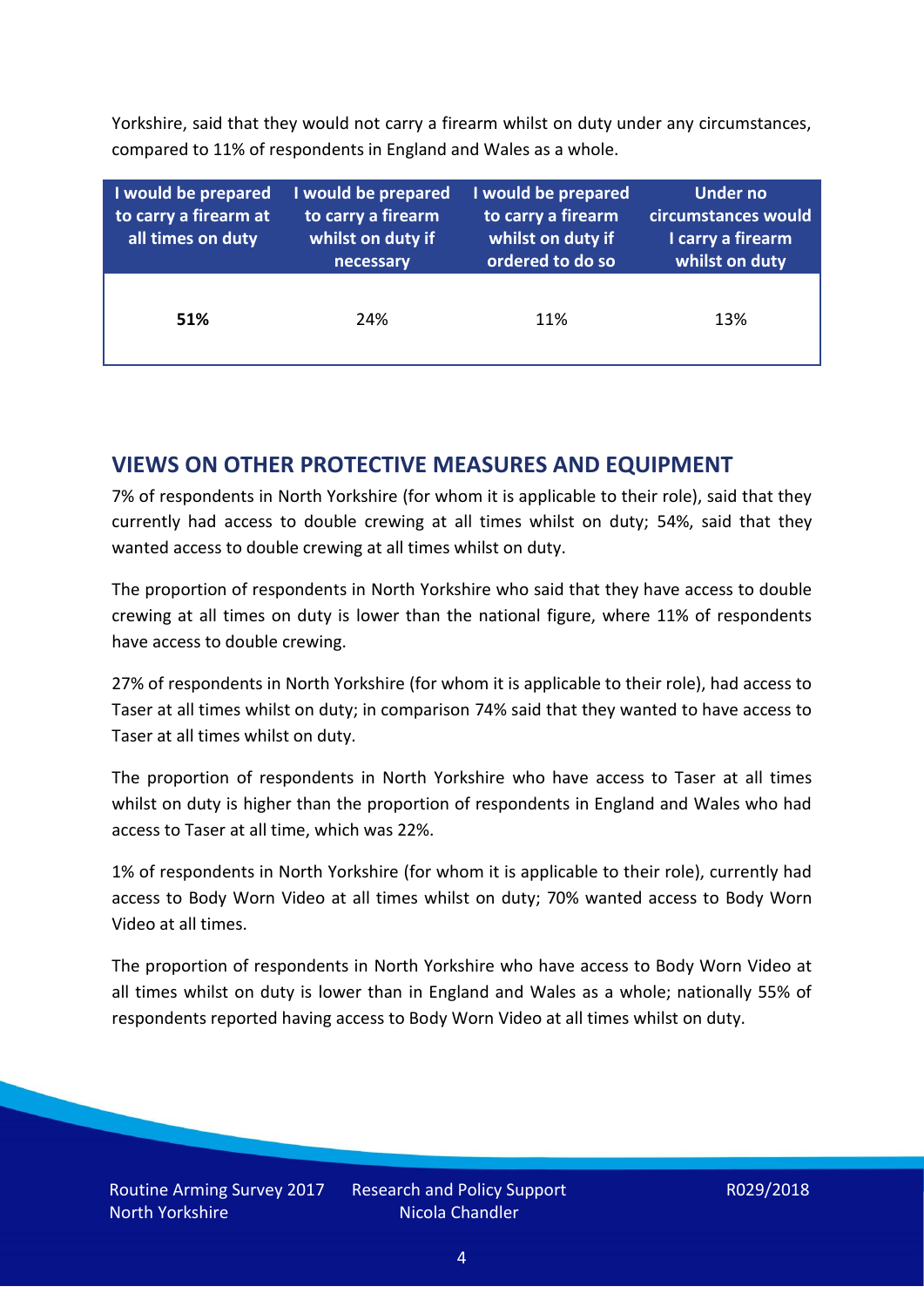| Officers regularly have access to (for<br>whom its applicable to their role): | <b>Double</b><br>crewing | <b>Body Worn</b><br><b>Video</b> | Taser |
|-------------------------------------------------------------------------------|--------------------------|----------------------------------|-------|
| <b>Never</b>                                                                  | 18%                      | 94%                              | 52%   |
| When deemed necessary by an officer<br>with appropriate authority             | 16%                      | 1%                               | 4%    |
| Upon my request whilst I am on duty                                           | 5%                       | 1%                               | 3%    |
| At all times whilst I am on duty                                              | 7%                       | 1%                               | 27%   |

#### **THREATS TO LIFE**

46% of respondents in North Yorkshire said that they had felt that their life was in serious danger at least once in the last two years as a result of a threat by a member the public whilst on duty. This is lower than the 54% of respondents within England and Wales as a whole who felt that their life had been in serious danger in the last two years.

A more detailed breakdown of the number of times respondents in North Yorkshire felt that their life had been in serious danger in the last two years is provided below.

|                                                                                                                                                                              | <b>None</b> | One | Two | Three to<br>four | Five to<br><b>six</b> | <b>Seven</b><br>or more |
|------------------------------------------------------------------------------------------------------------------------------------------------------------------------------|-------------|-----|-----|------------------|-----------------------|-------------------------|
| How many times in the<br>last two years have you<br>felt that your life was in<br>serious danger as a result<br>of a threat by a member<br>of the public, whilst on<br>duty? | 54%         | 11% | 14% | 11%              | 5%                    | 6%                      |

Routine Arming Survey 2017 North Yorkshire